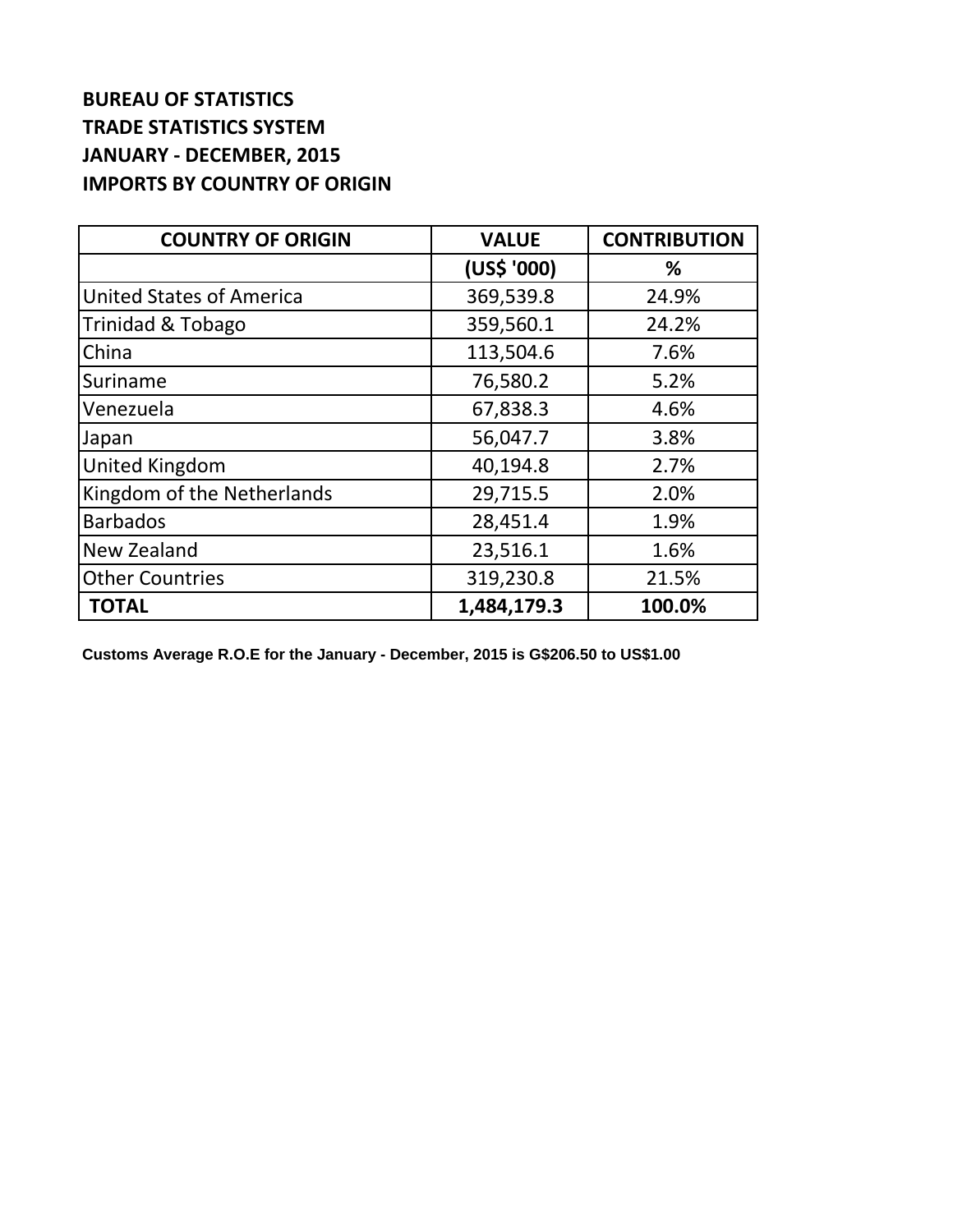## **BUREAU OF STATISTICS TRADE STATISTICS SYSTEM JANUARY - DECEMBER, 2015 IMPORTS BY SITC**

| <b>SITC</b>  | <b>ITEMS</b>                                   | <b>VALUE</b> | <b>CONTRIBUTION</b> |
|--------------|------------------------------------------------|--------------|---------------------|
|              |                                                | (US\$ '000)  | %                   |
| 334          | <b>Fuel &amp; Lubricants</b>                   | 367,324.1    | 24.7%               |
| 723          | <b>Contractors Plant Equipment (Machinery)</b> | 42,815.8     | 2.9%                |
| 781          | <b>Motor Cars</b>                              | 38,959.9     | 2.6%                |
| $672 - 679$  | Articles of Iron and Steel                     | 38,321.8     | 2.6%                |
| 893          | <b>Articles of Plastic</b>                     | 35,965.0     | 2.4%                |
| 661          | Lime, Cement etc.                              | 34,997.3     | 2.4%                |
| 562          | Fertilizers, Manufactured                      | 33,235.1     | 2.2%                |
| 782          | Goods and Special Purpose Motor Vehicles       | 32,526.6     | 2.2%                |
| 764          | <b>Telecommunication Equipment</b>             | 29,900.8     | 2.0%                |
| 022          | Milk and Cream                                 | 28,241.6     | 1.9%                |
|              | Other Imports                                  | 801,891.4    | 54.0%               |
| <b>TOTAL</b> |                                                | 1,484,179.3  | 100.0%              |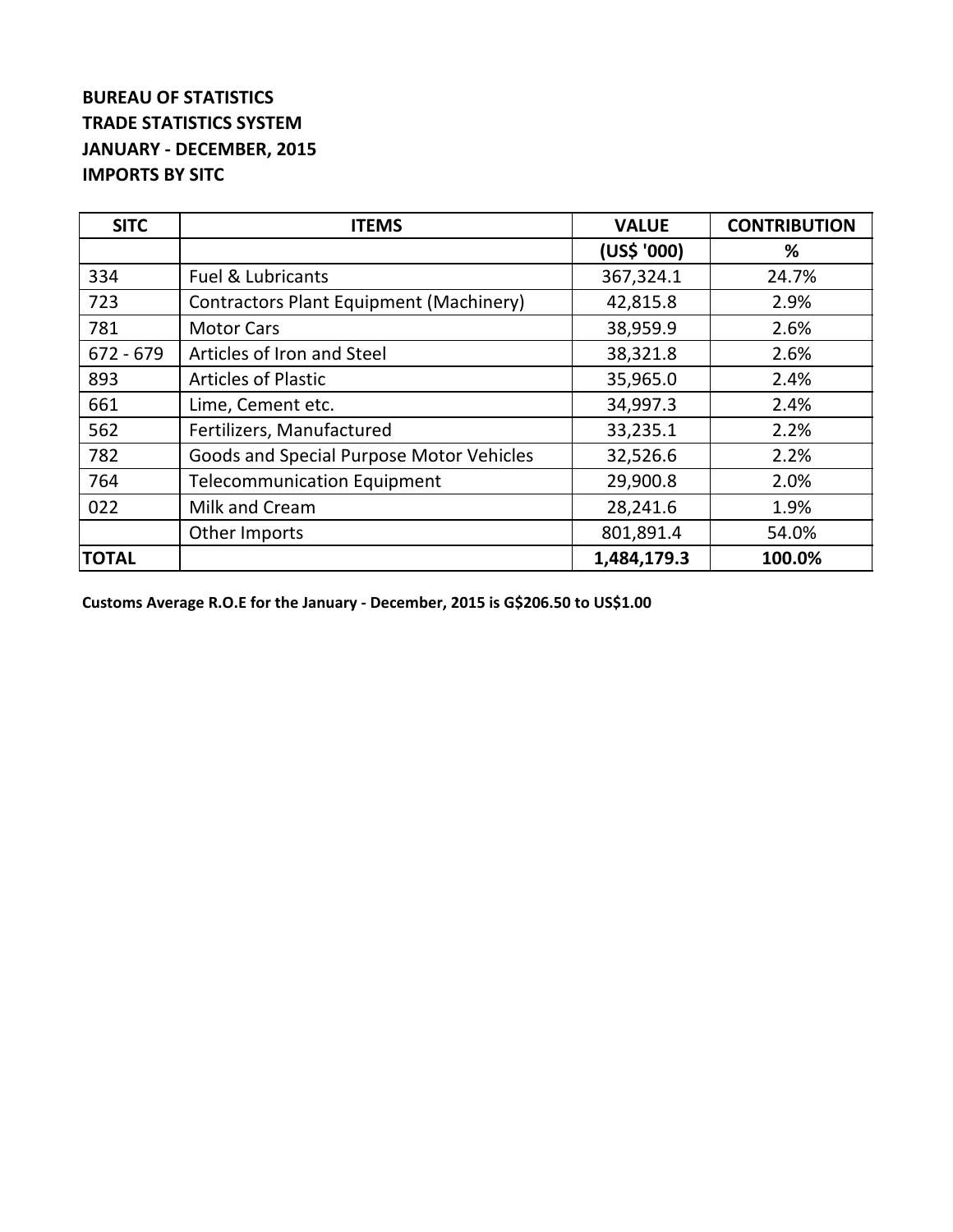## **CUSTOMS TRIPS DATA TRADE STATISTICS SYSTEM JANUARY - DECEMBER, 2015 EXPORTS BY COUNTRY OF DESTINATION**

| <b>COUNTRY OF DESTINATION</b>   | <b>VALUE</b> | <b>CONTRIBUTION</b> |
|---------------------------------|--------------|---------------------|
|                                 | (US\$ '000)  | ℅                   |
| Canada                          | 319,577.0    | 27.8%               |
| <b>United States of America</b> | 303,238.5    | 26.3%               |
| <b>United Kingdom</b>           | 91,138.9     | 7.9%                |
| Panama                          | 75,600.7     | 6.6%                |
| Trinidad & Tobago               | 66,463.5     | 5.8%                |
| Jamaica                         | 64,870.8     | 5.6%                |
| Venezuela                       | 52,647.6     | 4.6%                |
| Germany                         | 48,330.4     | 4.2%                |
| Ukraine                         | 38,550.5     | 3.3%                |
| <b>Belgium</b>                  | 33,297.9     | 2.9%                |
| <b>Other Countries</b>          | 57,541.3     | 5.0%                |
| <b>TOTAL</b>                    | 1,151,257.2  | 100.0%              |